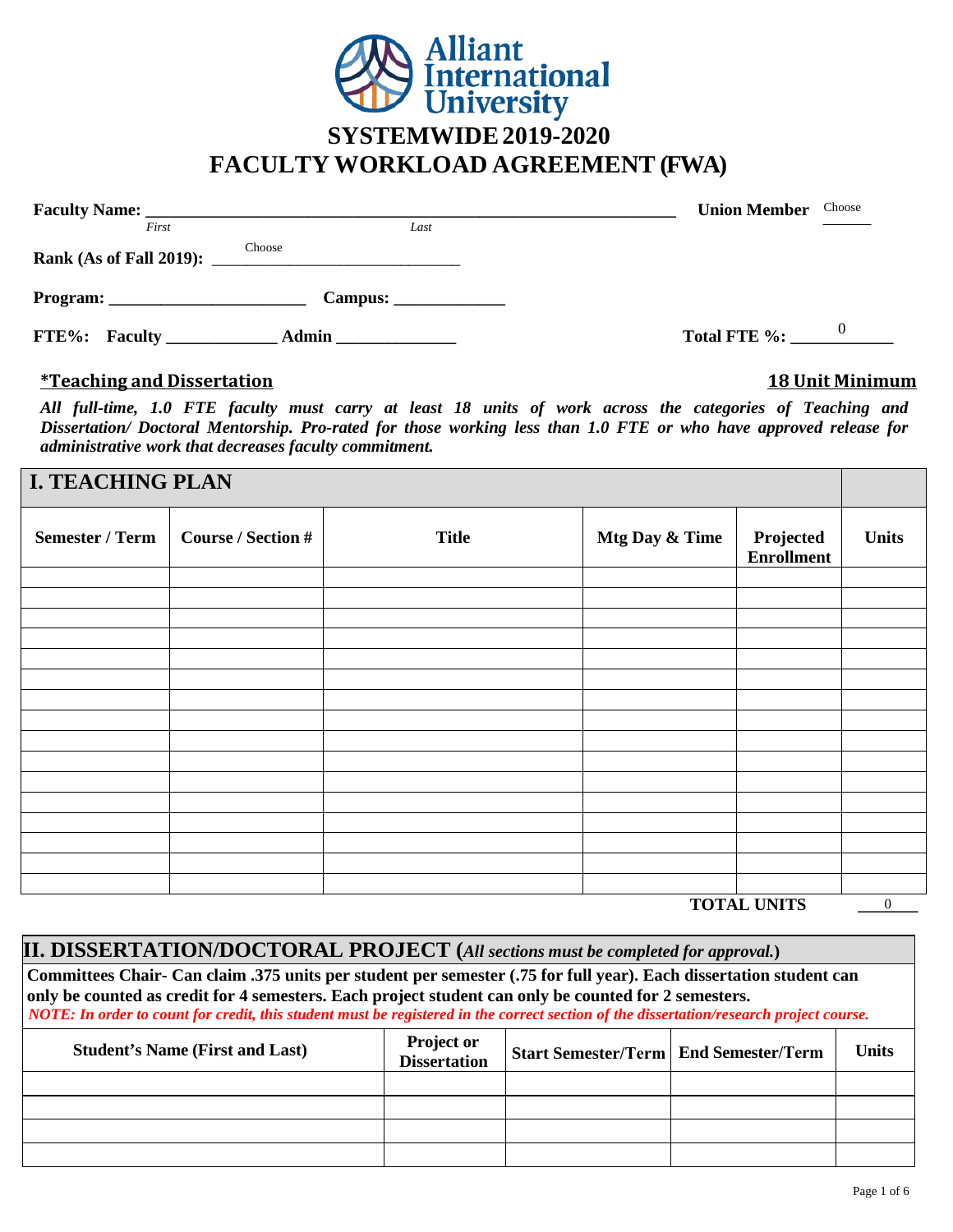| <b>Committees Chair (Continuation.)</b> |  |  |  |  |
|-----------------------------------------|--|--|--|--|
|                                         |  |  |  |  |
|                                         |  |  |  |  |
|                                         |  |  |  |  |
|                                         |  |  |  |  |
|                                         |  |  |  |  |
|                                         |  |  |  |  |
|                                         |  |  |  |  |
|                                         |  |  |  |  |
|                                         |  |  |  |  |
|                                         |  |  |  |  |
|                                         |  |  |  |  |
|                                         |  |  |  |  |
|                                         |  |  |  |  |
|                                         |  |  |  |  |
|                                         |  |  |  |  |
|                                         |  |  |  |  |
|                                         |  |  |  |  |
|                                         |  |  |  |  |
|                                         |  |  |  |  |
|                                         |  |  |  |  |
|                                         |  |  |  |  |

CHAIR TOTAL UNITS **0** 

**Committee Membership/Readership- Can claim .1875 units per student per semester (.375 for full year). Each dissertation student can only be counted as credit for 4 semesters. Each project student can only be counted for 2 semesters.** *NOTE: In order to count for credit, this student must be registered for the correct dissertation/research project course.*

| <b>Student's Name (First and Last)</b> | <b>Project or<br/>Dissertation</b> | <b>Start Semester/Term</b> | <b>End Semester/Term</b> | <b>Units</b> |
|----------------------------------------|------------------------------------|----------------------------|--------------------------|--------------|
|                                        |                                    |                            |                          |              |
|                                        |                                    |                            |                          |              |
|                                        |                                    |                            |                          |              |
|                                        |                                    |                            |                          |              |
|                                        |                                    |                            |                          |              |
|                                        |                                    |                            |                          |              |
|                                        |                                    |                            |                          |              |
|                                        |                                    |                            |                          |              |
|                                        |                                    |                            |                          |              |
|                                        |                                    |                            |                          |              |
|                                        |                                    |                            |                          |              |
|                                        |                                    |                            |                          |              |
|                                        |                                    |                            |                          |              |
|                                        |                                    |                            |                          |              |
|                                        |                                    |                            |                          |              |
|                                        |                                    |                            |                          |              |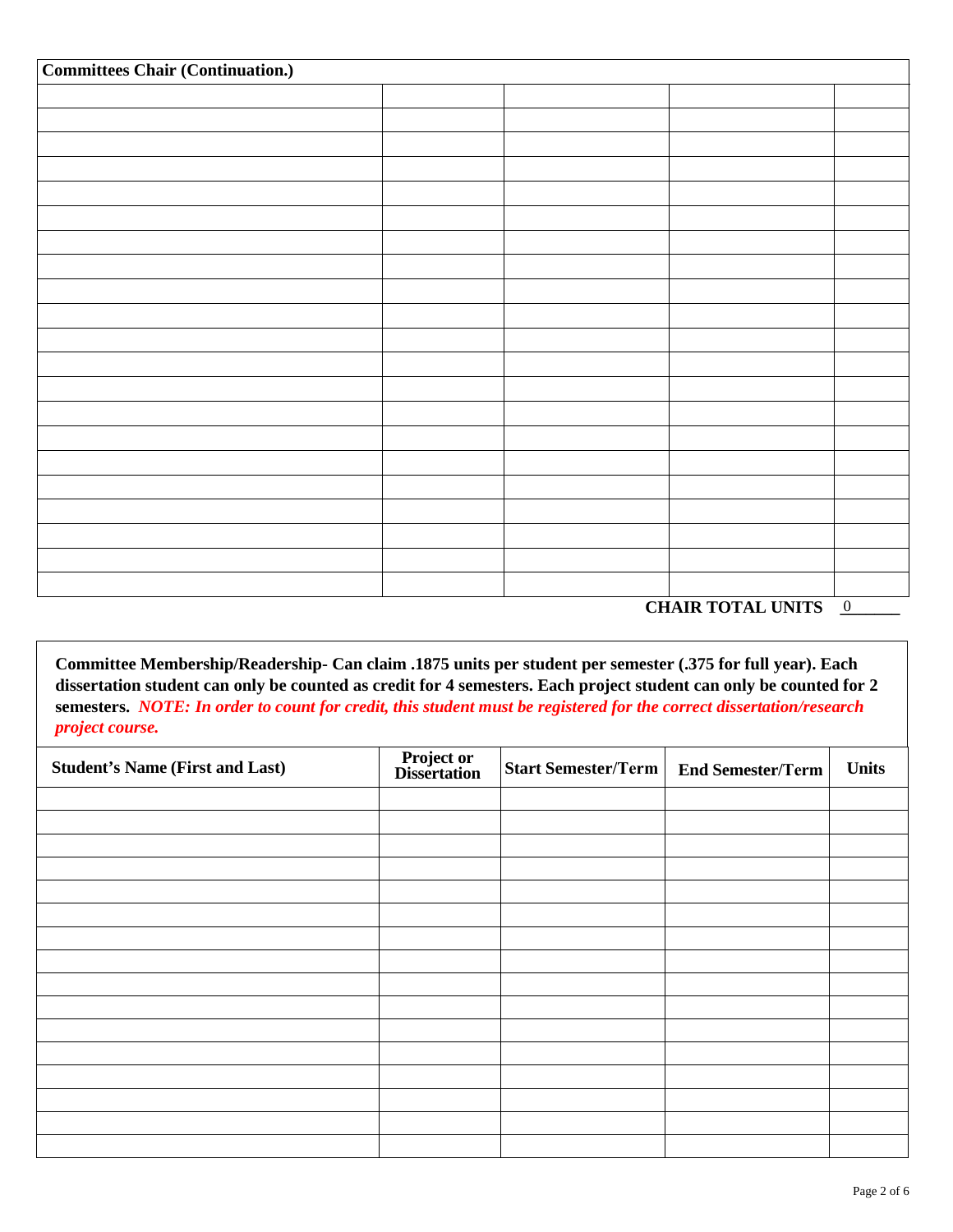| <b>Committee Membership/Readership (Continuation)</b> |  |  |  |  |
|-------------------------------------------------------|--|--|--|--|
|                                                       |  |  |  |  |
|                                                       |  |  |  |  |
|                                                       |  |  |  |  |
|                                                       |  |  |  |  |
|                                                       |  |  |  |  |
|                                                       |  |  |  |  |
|                                                       |  |  |  |  |
|                                                       |  |  |  |  |

# **COMMITTEE TOTAL UNITS** \_\_\_\_\_\_\_\_

 $\overline{0}$ 

 $\boldsymbol{0}$ 

## **TOTAL TEACHING /DISSERTATION/DOCTORAL PROJECT UNITS:** \_\_\_\_\_\_\_

| Dissertation Extension-Please list Dissertation Extension students for whom you have not received prior compensation. |  |  |  |  |  |
|-----------------------------------------------------------------------------------------------------------------------|--|--|--|--|--|
| <b>Student's Name (First and Last)</b><br><b>End Semester/Term</b><br><b>Start Semester/Term</b>                      |  |  |  |  |  |
|                                                                                                                       |  |  |  |  |  |
|                                                                                                                       |  |  |  |  |  |
|                                                                                                                       |  |  |  |  |  |
|                                                                                                                       |  |  |  |  |  |
|                                                                                                                       |  |  |  |  |  |
|                                                                                                                       |  |  |  |  |  |
|                                                                                                                       |  |  |  |  |  |
|                                                                                                                       |  |  |  |  |  |
|                                                                                                                       |  |  |  |  |  |
|                                                                                                                       |  |  |  |  |  |
|                                                                                                                       |  |  |  |  |  |
|                                                                                                                       |  |  |  |  |  |
|                                                                                                                       |  |  |  |  |  |
|                                                                                                                       |  |  |  |  |  |
|                                                                                                                       |  |  |  |  |  |
|                                                                                                                       |  |  |  |  |  |
|                                                                                                                       |  |  |  |  |  |
|                                                                                                                       |  |  |  |  |  |
|                                                                                                                       |  |  |  |  |  |
|                                                                                                                       |  |  |  |  |  |
|                                                                                                                       |  |  |  |  |  |
|                                                                                                                       |  |  |  |  |  |
|                                                                                                                       |  |  |  |  |  |
|                                                                                                                       |  |  |  |  |  |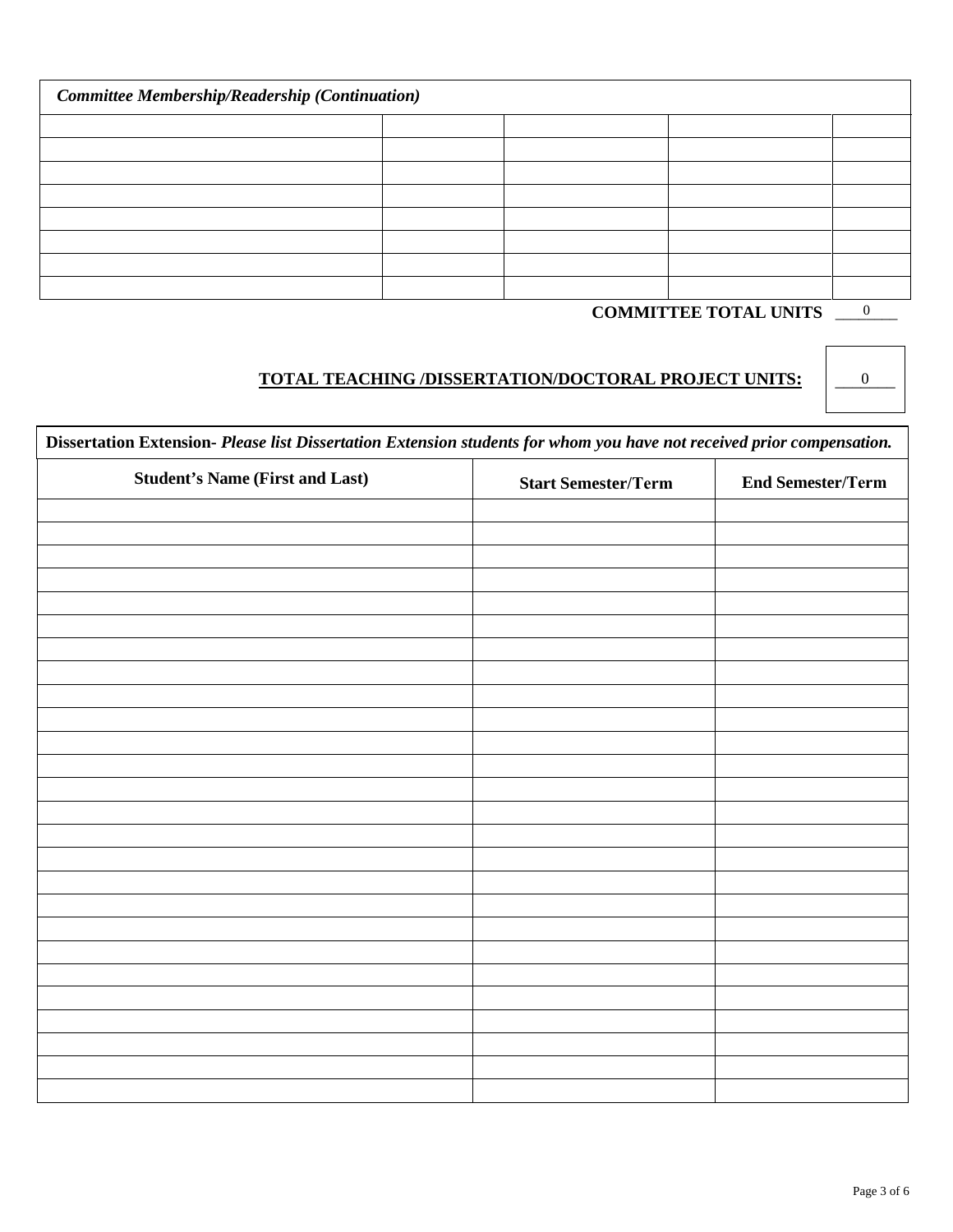### **\*Scholarship and Service 6 Unit Maximum**

*All full-time, 1.0 FTE faculty may receive a total of 6 units of work across the categories of Scholarship and Service. Pro-rated for those working less than 1.0 FTE or who have approved release for administrative work that decreases faculty commitment.*

**III. SCHOLARSHIP** *(Scholarship, Research, Professional Engagement, Community Engagement, University Governance Release, and Service)*

**\*\*\* Earned Units (as outlined in the Scholarship Matrix, see attached)**

**\*\*\* Allowed Units (not to exceed 6 units in total with service included)**

| Activity (Please list all relevant information including: title, authorship, location, date, etc.) | <b>Earned</b><br><b>Units</b> | <b>Allowed</b><br><b>Units</b> |
|----------------------------------------------------------------------------------------------------|-------------------------------|--------------------------------|
|                                                                                                    |                               |                                |
|                                                                                                    |                               |                                |
|                                                                                                    |                               |                                |
|                                                                                                    |                               |                                |
|                                                                                                    |                               |                                |
|                                                                                                    |                               |                                |
|                                                                                                    |                               |                                |
|                                                                                                    |                               |                                |
|                                                                                                    |                               |                                |
|                                                                                                    |                               |                                |
|                                                                                                    |                               |                                |
|                                                                                                    |                               |                                |
|                                                                                                    |                               |                                |
|                                                                                                    |                               |                                |
|                                                                                                    |                               |                                |
|                                                                                                    |                               |                                |
|                                                                                                    |                               |                                |
|                                                                                                    |                               |                                |
| <b>TOTAL SCHOLARSHIP UNITS</b>                                                                     |                               | $\boldsymbol{0}$               |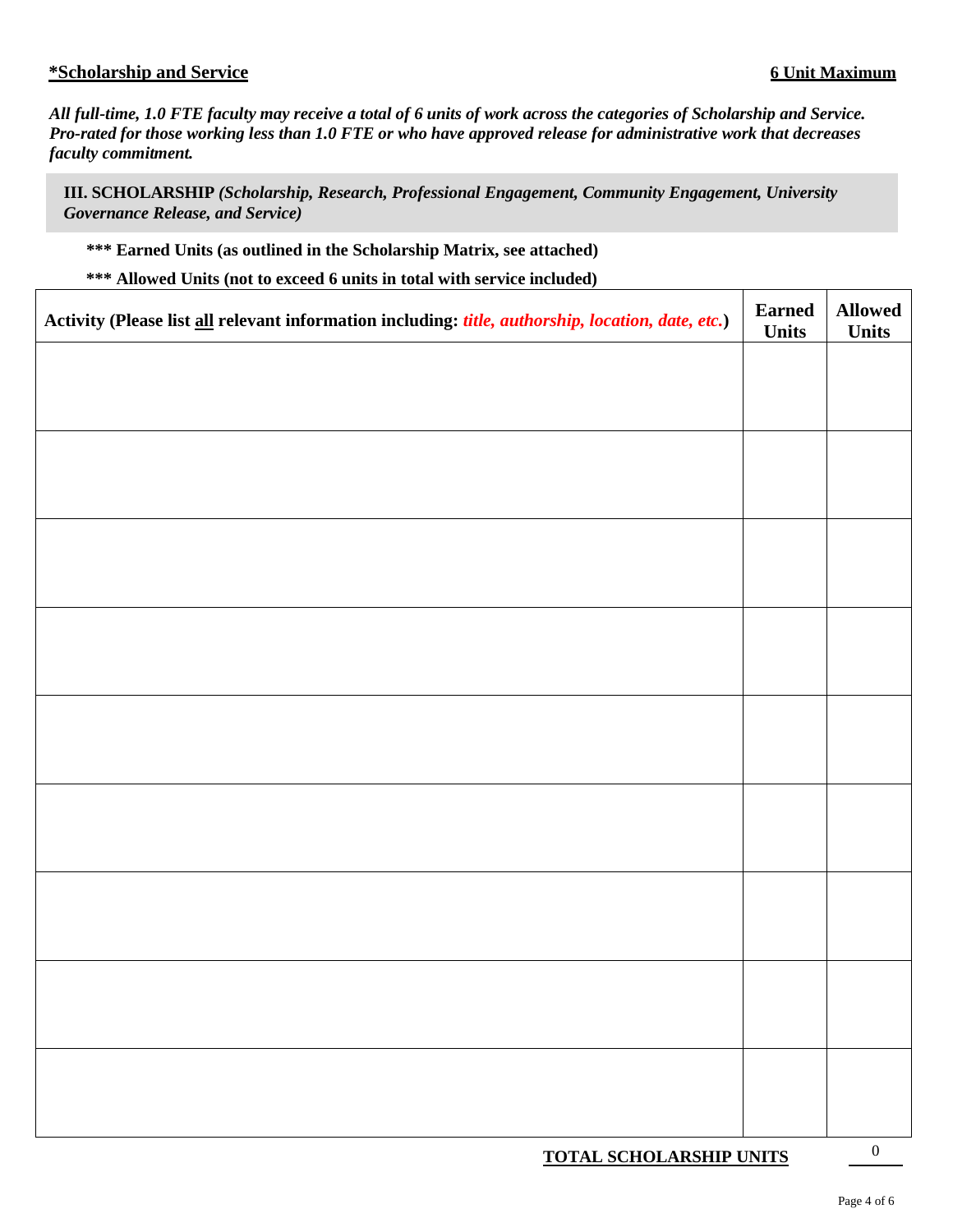IV. SERVICE (Service units must be listed for the correct unit count - AS OUTLINED IN THE UNIVERSITY APPROVED *SERVICE MATRIX).*

| <b>Name of Committee/Service</b> | <b>Start Date</b> | <b>End Date</b>            | <b>Units</b> |
|----------------------------------|-------------------|----------------------------|--------------|
|                                  |                   |                            |              |
|                                  |                   |                            |              |
|                                  |                   |                            |              |
|                                  |                   |                            |              |
|                                  |                   |                            |              |
|                                  |                   |                            |              |
|                                  |                   |                            |              |
|                                  |                   | <b>TOTAL SERVICE UNITS</b> |              |

**TOTAL SERVICE UNITS \_\_\_\_\_\_\_**

| <b>Program Committees &amp; Assignments (no workload allocation)</b> | <b>Start Date</b> | <b>End Date</b> |
|----------------------------------------------------------------------|-------------------|-----------------|
|                                                                      |                   |                 |
|                                                                      |                   |                 |
|                                                                      |                   |                 |
|                                                                      |                   |                 |

**TOTAL SCHOLARSHIP / SERVICE UNITS:** \_\_\_\_\_\_\_

0

### **V. ADMINISTRATIVE/SPECIAL ASSIGNMENT (***See manual for detailed instructions***)**

| <b>Activity (Specify Outcome or Product)</b> | <b>Units</b> |
|----------------------------------------------|--------------|
|                                              |              |
|                                              |              |
|                                              |              |
|                                              |              |
|                                              |              |
|                                              |              |
| <b>Total Administrative Units</b>            |              |

Please include an outline of the activities/time required to perform the administrative tasks listed above *(exception-Program Director appointments and professional training office appointments)* – 62.5 hours/unit: